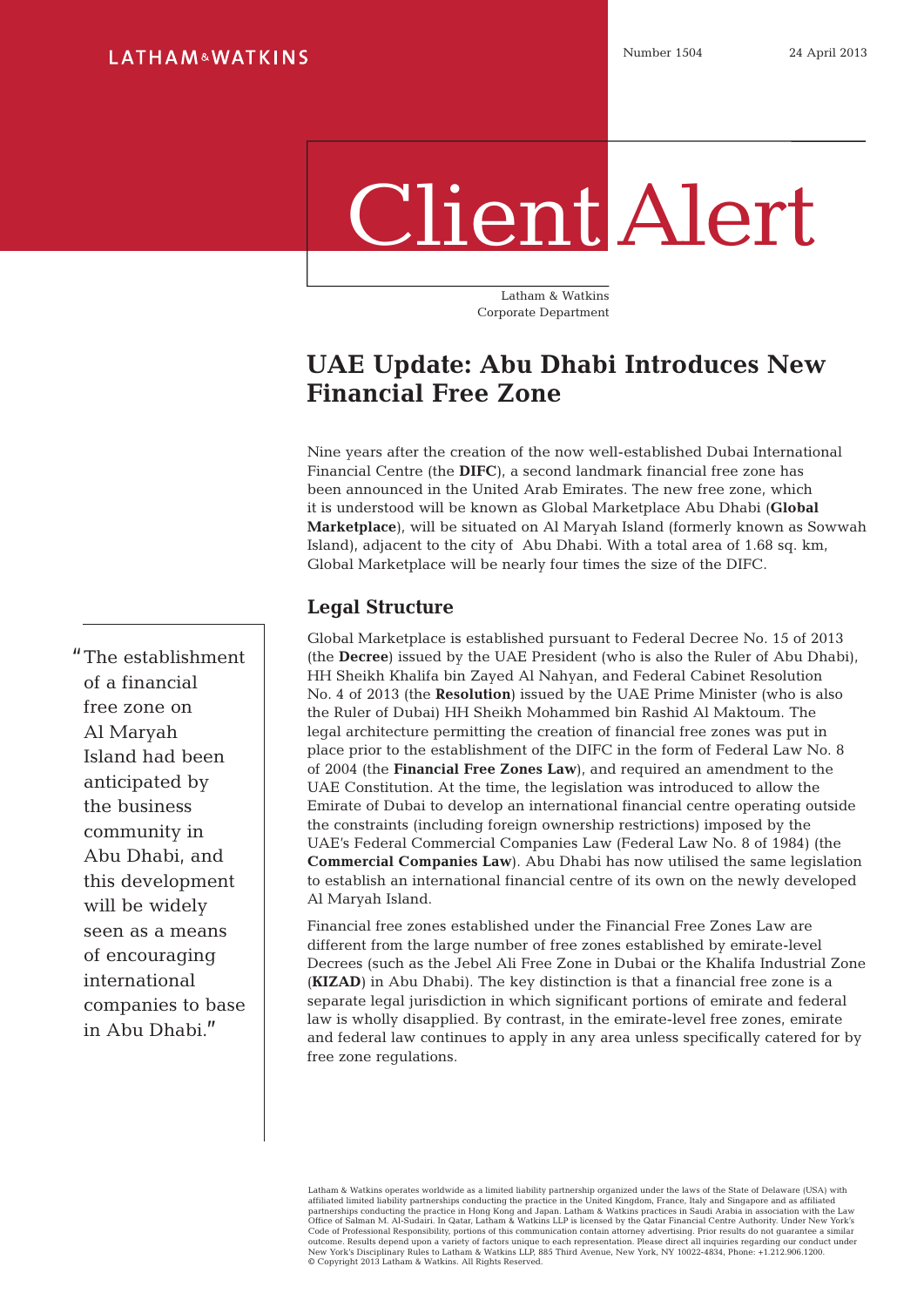Global Marketplace is the fifth free zone to be established in the Emirate of Abu Dhabi after Masdar City, the TwoFour54 media cluster, Abu Dhabi Airport Free Zone and KIZAD. The business community in Abu Dhabi had anticipated the establishment of a financial free zone on Al Maryah Island, and this developoment will be widely viewed as a means of encouraging international companies to base in Abu Dhabi and solidifying the real estate sector in the Emirate.

## **Details Yet to Emerge**

The Decree and the Resolution constituting Global Marketplace are brief and contain few details regarding the financial hub. We expect that more detailed regulations will be implemented in due course setting out the legal and regulatory structure of Global Marketplace. Inevitably, comparisons will be made with the DIFC, which has a split governance structure with the DIFC Authority effectively acting as the governing body of the DIFC, and the Dubai Financial Services Authority (the **DFSA**), which is the DIFC's financial services regulator. Assuming Global Marketplace will fall outside the remit of the onshore authorities (including the UAE Securities and Commodities Authority (the **SCA**)), one would expect to see a regulatory structure in Global Marketplace bearing some resemblance to the DIFC. The DIFC, which has its own system of courts, has enacted laws in a wide range of areas, including real estate, employment, trusts, contract, securities offerings and tort. Whether or not Global Marketplace will follow suit remains to be seen.

Whether Abu Dhabi has plans for a securities exchange in the new financial free zone, along the lines of the NASDAQ Dubai exchange in the DIFC, also remains unknown. At present, the only stock exchange in Abu Dhabi is the Abu Dhabi Securities Exchange (the ADX), which is an onshore exchange subject to regulation by the SCA.

Likely Global Marketplace will be a standalone free zone and not part of a single twin-centre UAE federal free zone alongside the DIFC. Possibly Global Marketplace may seek to develop an industry and sector focus distinct from that of the DIFC. Or Abu Dhabi may opt to focus more on asset management (thereby competing principally with Bahrain) or on industrial companies, which would link naturally to Abu Dhabi's more oil and gas and industry-oriented economy.

We will continue to monitor this significant development in Abu Dhabi and publish further *Client Alerts* as details emerge.